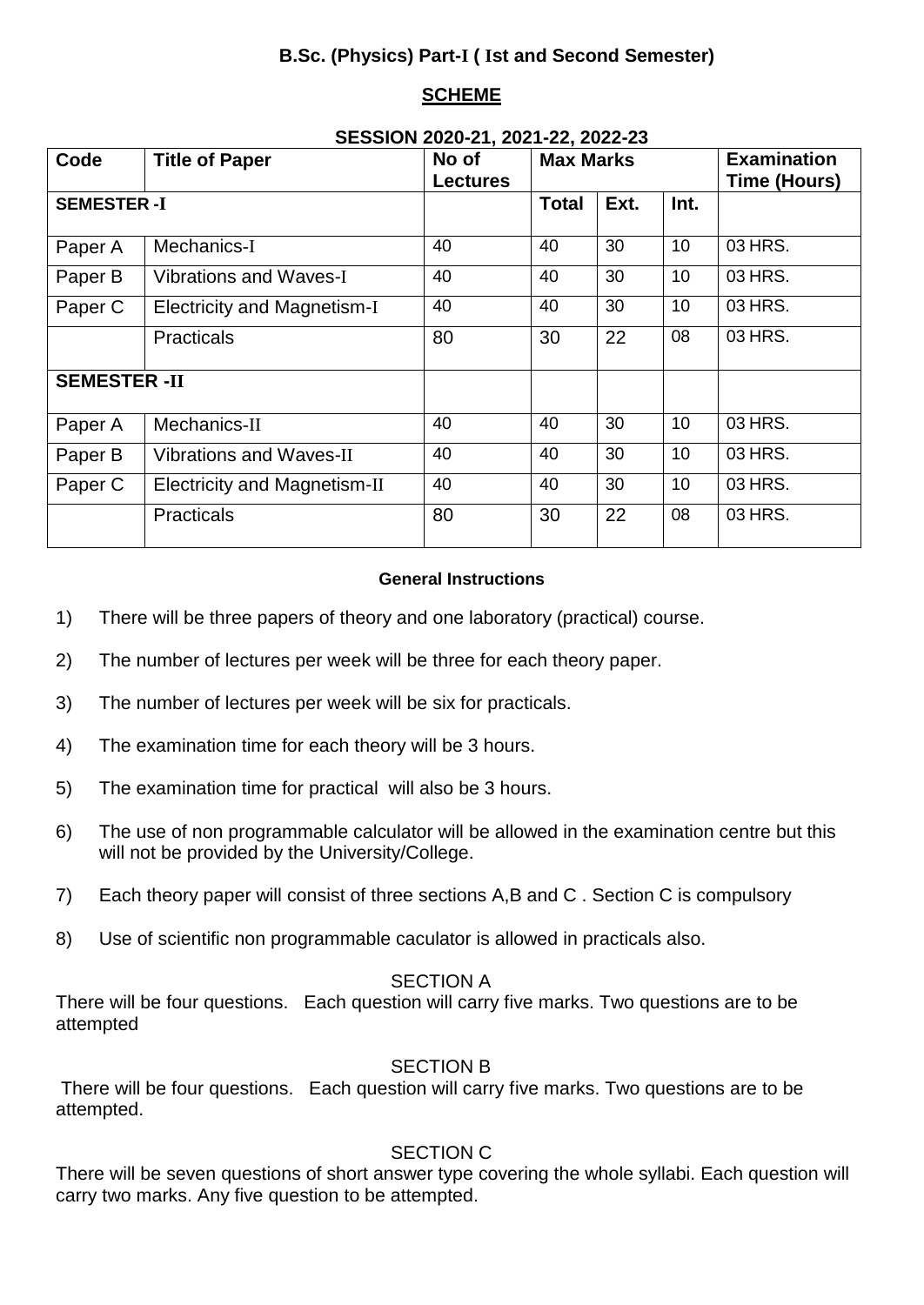## **Semester -I**

## **PAPER A: MECHANICS-I**

Maximum Marks : External 30 Time Allowed: 3 Hours

Internal 10 Total Teaching hours: 40 Total 40 Pass Marks: 35 %

Out of 40 Marks, internal assessment (based on two mid-semester tests/ internal examination, written assignment/project work etc. and attendance) carries 10 marks, and the final examination at the end of the semester carries 30 marks.

### **Instruction for the Paper Setter**

The question paper will consist of three sections A, B and C . Each of sections A and B will have four questions from respective sections of the syllabus. Section C will have 07 short answer type questions (Candiate is to attempt any five questions), which will cover the entire syllabus uniformaly. Each question of sections A and B carry 05 marks. Section C will carry 10 marks of 2 marks each.

#### **Instruction for the candidates**

- 1) Candidates are required to attempt two questions each from section A and B, and the entire section C is compulsory and Consist of seven questions (Candidate is to attempt any five questions).
- 2) Use of non programmable calculator is allowed in the examination centre but this will not be provided by the University/College.

## **SECTION A**

Cartesian and spherical polar co-ordinate systems, area, volume, displacement, velocity and acceleration in these systems, Solid angle, Various forces in Nature (brief introduction), Centre of mass, Equivalent one body problem, Central forces, Equation of motion under central force, Equation of orbit in inverse square, Force field and turning points, Kepler laws and their derivations.

## **SECTION B**

Relationship of conservation laws and symmetries of space and time. Inertial frame of reference. Galilean transformation and invariance, Non-inertial frames of reference, Coriolis force and its applications. Variation of acceleration due to gravity with latitude. Focault pendulum (qualitative). Elastic collision in Laboratory and C.M.system, velocities, angles and energies, Cross section of elastic scattering. Rutherford scattering (qualitative).

- 1. Mechanics : Berkeley Physics Course, vol. I by C.Kittel, W.D.Knight and M.A.Ruderman, Mc Graw-Hill Publication
- 2. Mechanics : H.S.Hans and S.P.Puri, Tata McGraw Hill, New Delhi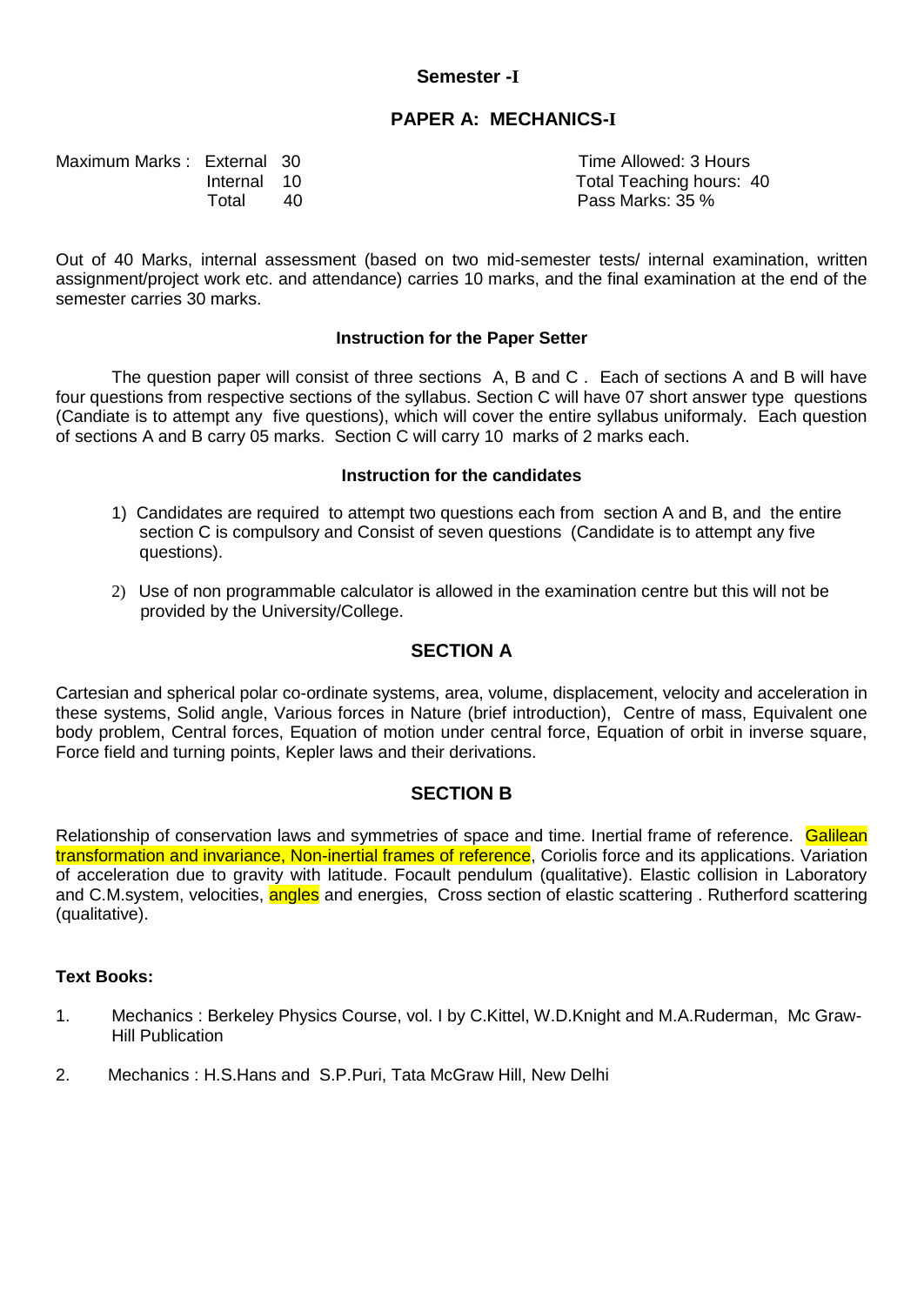## **Semester –I**

## **PAPER B: VIBRATIONS AND WAVES-I**

Maximum Marks : External 30 Time Allowed: 3 Hours

Internal 10 Total Teaching hours: 40 Total 40 Pass Marks: 35 %

Out of 40 Marks, internal assessment (based on two mid-semester tests/ internal examination, written assignment/project work etc. and attendance) carries 10 marks, and the final examination at the end of the semester carries 30 marks.

## **Instruction for the Paper Setter**

The question paper will consist of three sections A, B and C . Each of sections A and B will have four questions from respective sections of the syllabus. Section C will have 07 short answer type questions (Candiate is to attempt any five questions), which will cover the entire syllabus uniformaly. Each question of sections A and B carry 05 marks. Section C will carry 10 marks of 2 marks each.

### **Instruction for the candidates**

- 1) Candidates are required to attempt two questions each from section A and B, and the entire section C is compulsory and Consist of seven questions (Candidate is to attempt any five questions).
- 2) Use of non programmable calculator is allowed in the examination centre but this will not be provided by the University/College.

## **SECTION A**

Simple harmonic motion, energy of a Simple Harmonic Oscillation (SHO). Compound pendulum, Electrical oscillations. Transverse vibrations of a mass on a string, composition of two perpendicular SHM of same period and of period ratio 1 : 2. Anharmonic oscillations. Decay of free vibrations due to damping. Differential equation of motion, types of damping. Determination of damping co-efficient-logarithmic decrement, relaxation time and Q-Factor. Electromagnetic damping (Electrical oscillator).

## **SECTION B**

Differential equation for forced mechanical and electrical oscillators. Transient and steady state oscillation. Displacement and velocity variation with driving force frequency, variation of phase with frequency resonance, Power supplied to an oscillator and its variation with frequency, Q value of a forced oscillator and band width. Q-value as an amplication factor of low frequency response.

- 1. Physics of Vibrations and Waves by H.J.Pain, Wiley & Sons, New Delhi
- 2. Fundamentals of Vibrations and Waves by S.P.Puri, Tata McGraw Hill, New Delhi.
- 3. Waves and Oscillations, by E.Crawford, Berkeley Physics Course, McGraw-Hill Publications.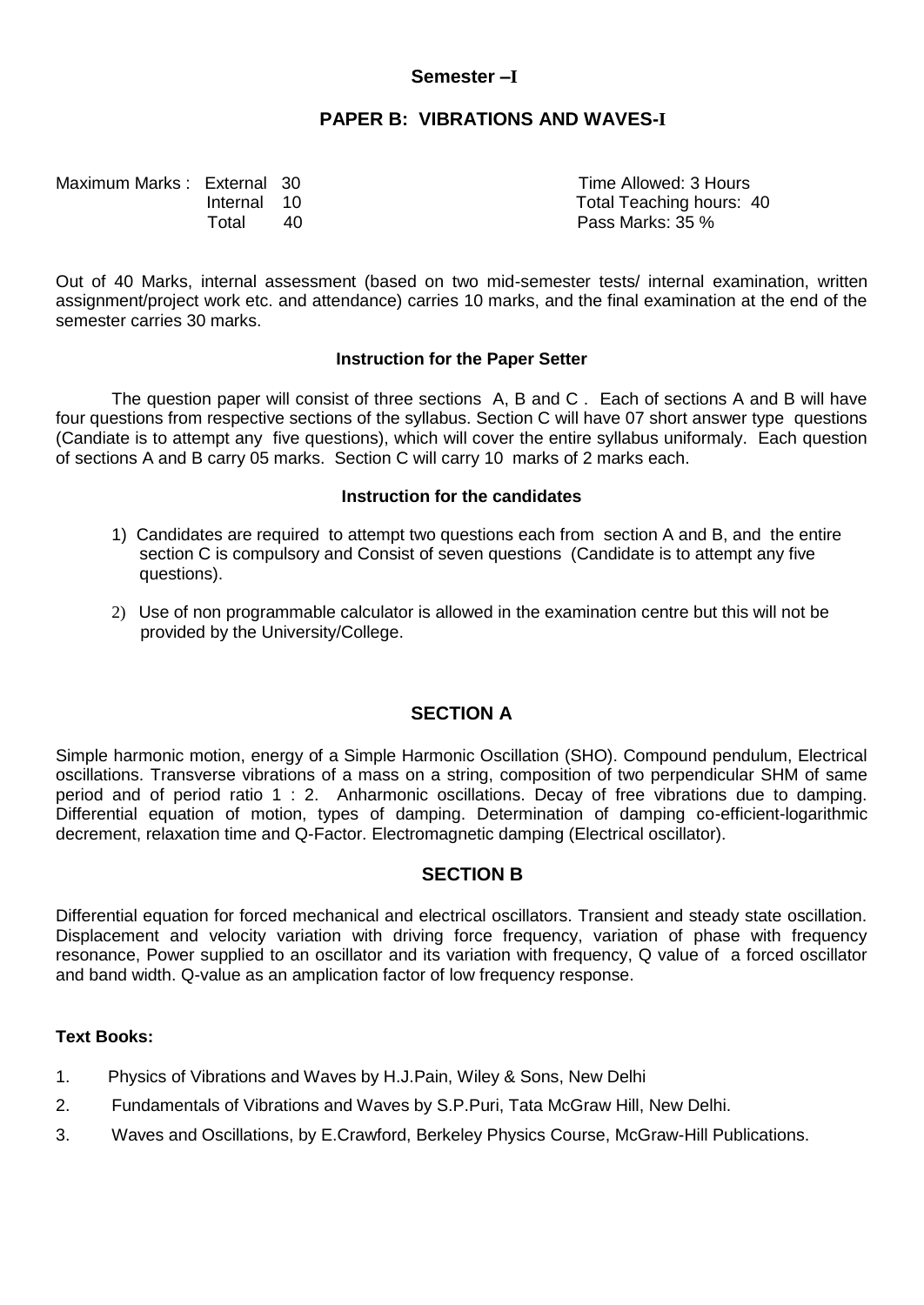## **Semester-I**

## **PAPER C: ELECTRICITY AND MAGNETISM-I**

| Maximum Marks: External 30 |             |    | Time Allowed: 3 Hours    |
|----------------------------|-------------|----|--------------------------|
|                            | Internal 10 |    | Total Teaching hours: 40 |
|                            | ™otal       | 40 | Pass Marks: 35 %         |

Out of 40 Marks, internal assessment (based on two mid-semester tests/ internal examination, written assignment/project work etc. and attendance) carries 10 marks, and the final examination at the end of the semester carries 30 marks.

### **Instruction for the Paper Setter**

The question paper will consist of three sections A, B and C . Each of sections A and B will have four questions from respective sections of the syllabus. Section C will have 07 short answer type questions (Candiate is to attempt any five questions), which will cover the entire syllabus uniformaly. Each question of sections A and B carry 05 marks. Section C will carry 10 marks of 2 marks each.

#### **Instruction for the candidates**

- 1) Candidates are required to attempt two questions each from section A and B, and the entire section C is compulsory and Consist of seven questions (Candidate is to attempt any five questions).
- 2) Use of non programmable calculator is allowed in the examination centre but this will not be provided by the University/College.

## **SECTION A**

Basic ideas of Vector Calculus, Gradient, Divergence, curl and their physical significance, Laplacian in rectangular. Coulomb's Law for point charges and continuous distribution of charges. Electric field due to dipole line charge and sheet of charge. Electric flux. Gauss's Law and its applications. Gauss's divergence theorem and differential form of Gauss's Law. Green's's theorem.

## **SECTION B**

Work and potential difference. Potential difference as line integral of electric field. Electric potential due to a point charge, a group or point charges, dipole and quadruple moments, long uniformly charged wire, charged disc. Stoke's theorem and its application in Electrostatic field, curl E=O. Electric field as gradient of scalar potential. Calculation of E due to a point charge and dipole from potential. Potential due to arbitrary charge distribution and multipole moments. Poisson and Laplace's Equation and their solutions in Cartesian and concept of electrical images. Calculation of electric potential and field due to a point charge placed near an infinitely conducting sheet.

- 1. Fundamentals of Electricity and Magnetism by Author F.Kipp.
- 2. Electricity and Magnetism. Berkeley Physics Course. Vol. II by E.M Purcell, McGraw-Hill, 1965.
- 3. Introduction to classical Electodynamics by David Griffith.
- 4. EM waves and Radiating systems by Edward C. Jordan and K.G Balmain.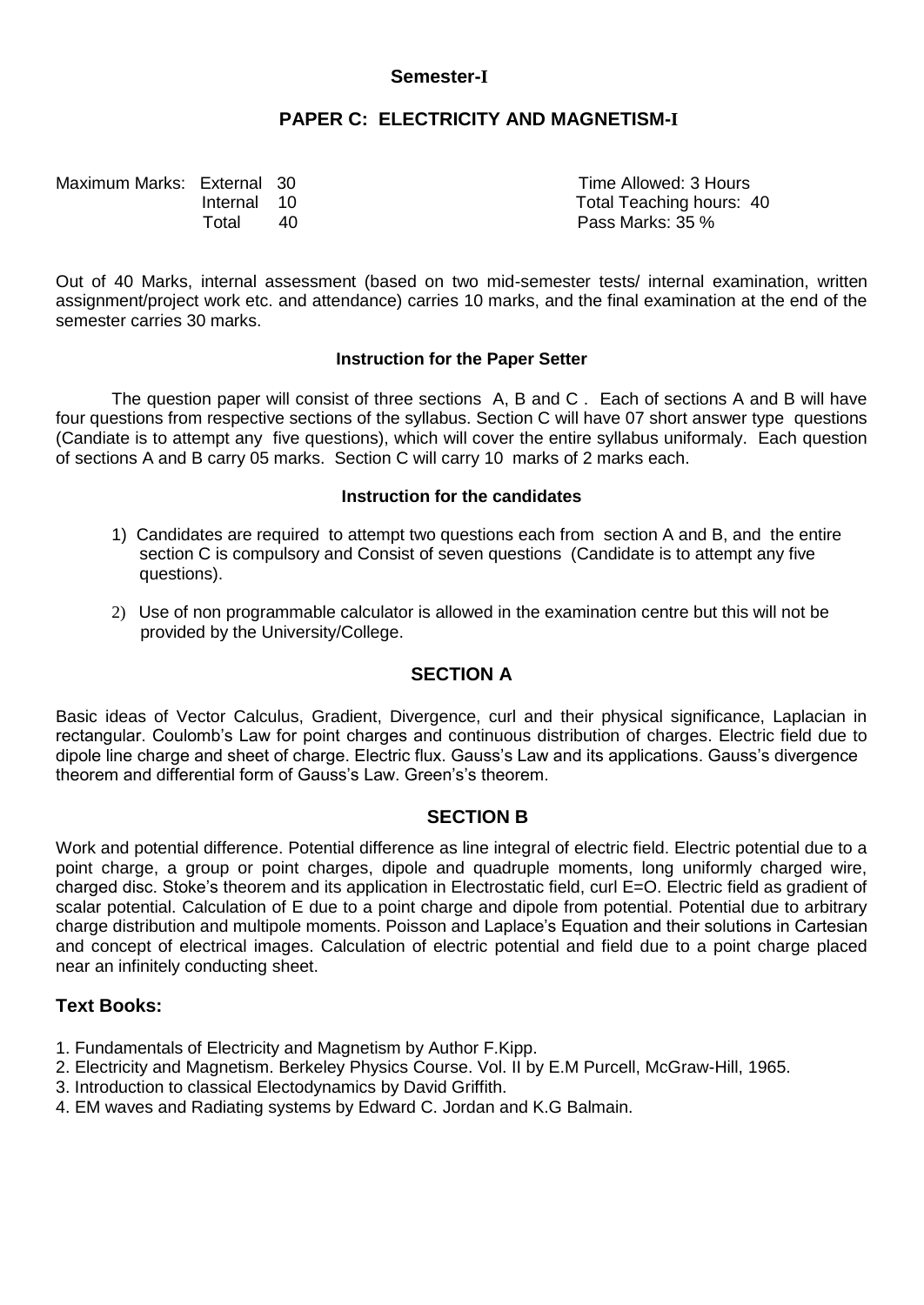# **B.Sc. (Physics)**

**General Guidelines for Physics Practical Examinaiton**

Maximum Marks : External 22 Internal 08 Total 30

- 1. The student will be asked to perform one experiment out of the experiments mentioned in syllabus.
- 2. The distribution of marks is as follows :
	- (i) One full experiment requiring the student to take some data, analyse it and draw conclusions-(candidates are expected to state their results with limits of error. (10)
	- (ii) Brief theory (04)
- (iii) Viva-Voce (04)
	- (iv) Record(Practical File) (04)
- 3 There will be one session of 03 hours duration. The paper will consist of 06 experiments out of which an examinee will mark 04 experiments and one of these is to be alloted by the external examiner.
- 4 Number of candidates in a group for practical examination should not exceed 12.
- 5. In a single group no experiment be allotted to more than three students in any group.
- 6. The student should determined Standard Deviations and probable error in the calculations whereas needed.

# **Semester- I (75 Hours)**

- 1. Analysis of experimental data by : i) Fitting of given data to a straight line. ii) Calcution of probable error.
- 2. To establish relationship between torque and angular acceteration using fly wheel and hence to find inertia of flywheel.
- 3. To determine the Young's Modulus by bending of beam.
- 4. To study one-dimensional collision using two hanging spheres of different materials.
- 5. Determination of Poisson's ratio for rubber.
- 6. Study the dependance of moment of inertia on distribution of mass (by noting time periods of oscillations) using objects of various geometrical shapes but of same mass.
- 7. To set up CRO for Sine and Square wave and to find their frequency and amplitude.
- 8. Study the depedence of solenoidal field on number of turns and current.
- 9. To study the magnetic field produced by a current carrying solenoid using a search coil and to find the value of permeability of air.
- 10. To determine the value of air capacitance by de-Sauty method and to find the permitivity of air and also to determine the dielectric constant of medium.
- 11. To study the efficiency of an electric kettle/heater element with varying input voltages.
- 12. To study the working of energy meter.

## **Text and Reference Books:**

- 1. B.Sc. Practical Physics, By C.L.Arora, S.Chand & Co.
- 2. A Laboratory Manual of Physics for undergraduate classes by D.P.Khandelwal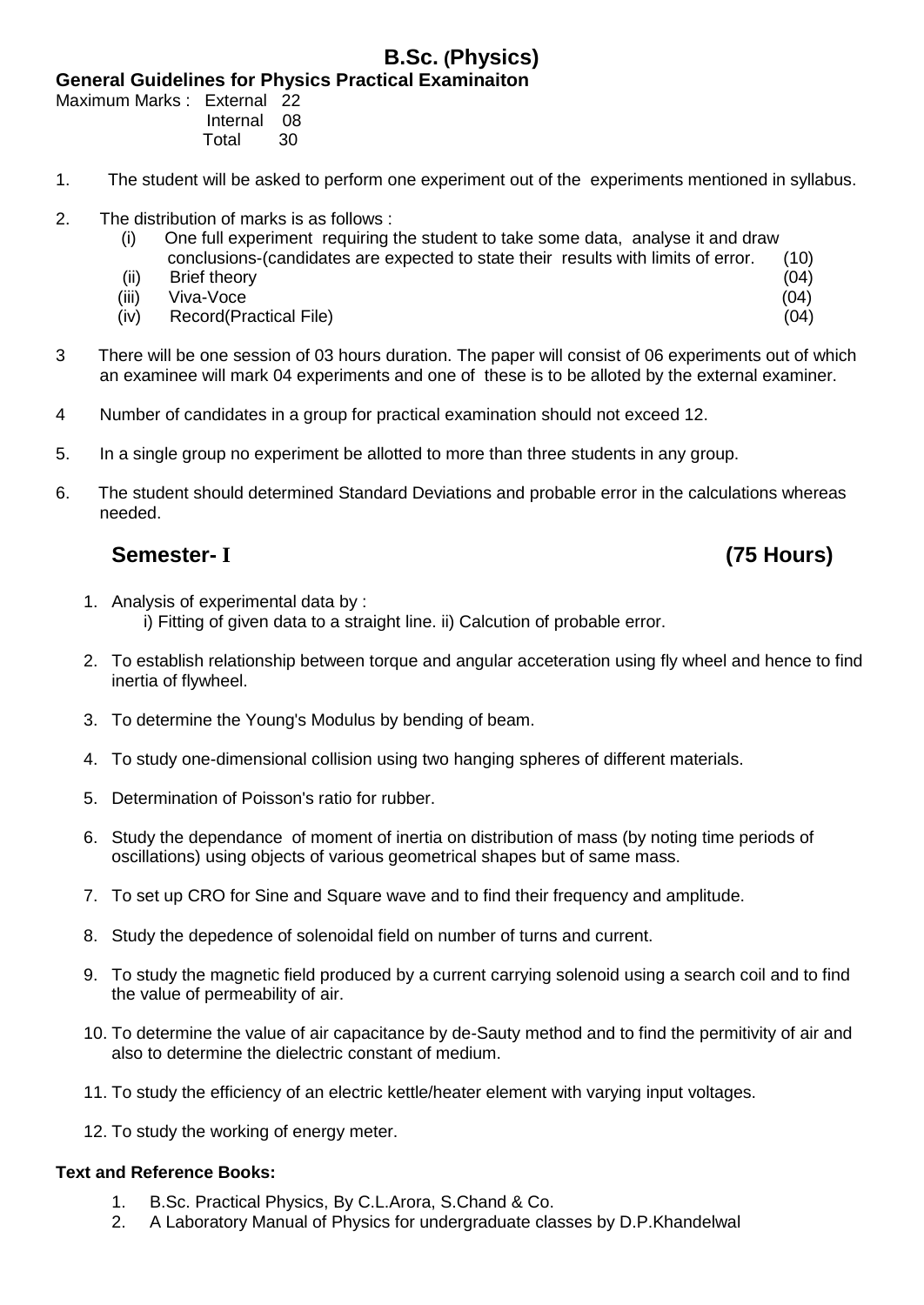### **Semester –II**

## **PAPER A: MECHANICS-II**

| Maximum Marks: External 30 |             |    | Time Allowed: 3 Hours    |
|----------------------------|-------------|----|--------------------------|
|                            | Internal 10 |    | Total Teaching hours: 40 |
|                            | Total       | 40 | Pass Marks: 35 %         |

Out of 40 Marks, internal assessment (based on two mid-semester tests/ internal examination, written assignment/project work etc. and attendance) carries 10 marks, and the final examination at the end of the semester carries 30 marks.

#### **Instruction for the Paper Setter**

The question paper will consist of three sections A, B and C . Each of sections A and B will have four questions from respective sections of the syllabus. Section C will have 07 short answer type questions (Candiate is to attempt any five questions), which will cover the entire syllabus uniformaly. Each question of sections A and B carry 05 marks. Section C will carry 10 marks of 2 marks each.

#### **Instruction for the candidates**

- 1) Candidates are required to attempt two questions each from section A and B, and the entire section C is compulsory and Consist of seven questions (Candidate is to attempt any five questions).
- 2) Use of non programmable calculator is allowed in the examination centre but this will not be provided by the University/College.

### **SECTION A**

Rigid body motion: Rotational motion, principal moments and axes. Euler's equations; precession and elementary gyroscope. Galilean transformation and Invariance, Non-Inertial frames, concept of stationary universal frame of reference and ether. Michelson-Morley experiment and its result.

#### **SECTION B**

Postulates of special theory of relativity. Lorentz transformations, Observer and viewer in relativity. Relativity of simultaneity. Length, Time, Velocities,Relativistic Doppler effect. Variation of mass with velocity, mass-energy equivalence, rest mass in an inelatic collision, Relativistic momentum and energy, their transformation, concepts of Minkowski space, four vector formulation.

#### **Text Books:**

.

- 1. Mechanics : Berkeley Physics Course, vol. I by C.Kittel, W.D.Knight and M.A.Ruderman, Mc Graw-Hill Publication
- 2. Mechanics : H.S.Hans and S.P.Puri, Tata Mc Graw Hill Publication, New Delhi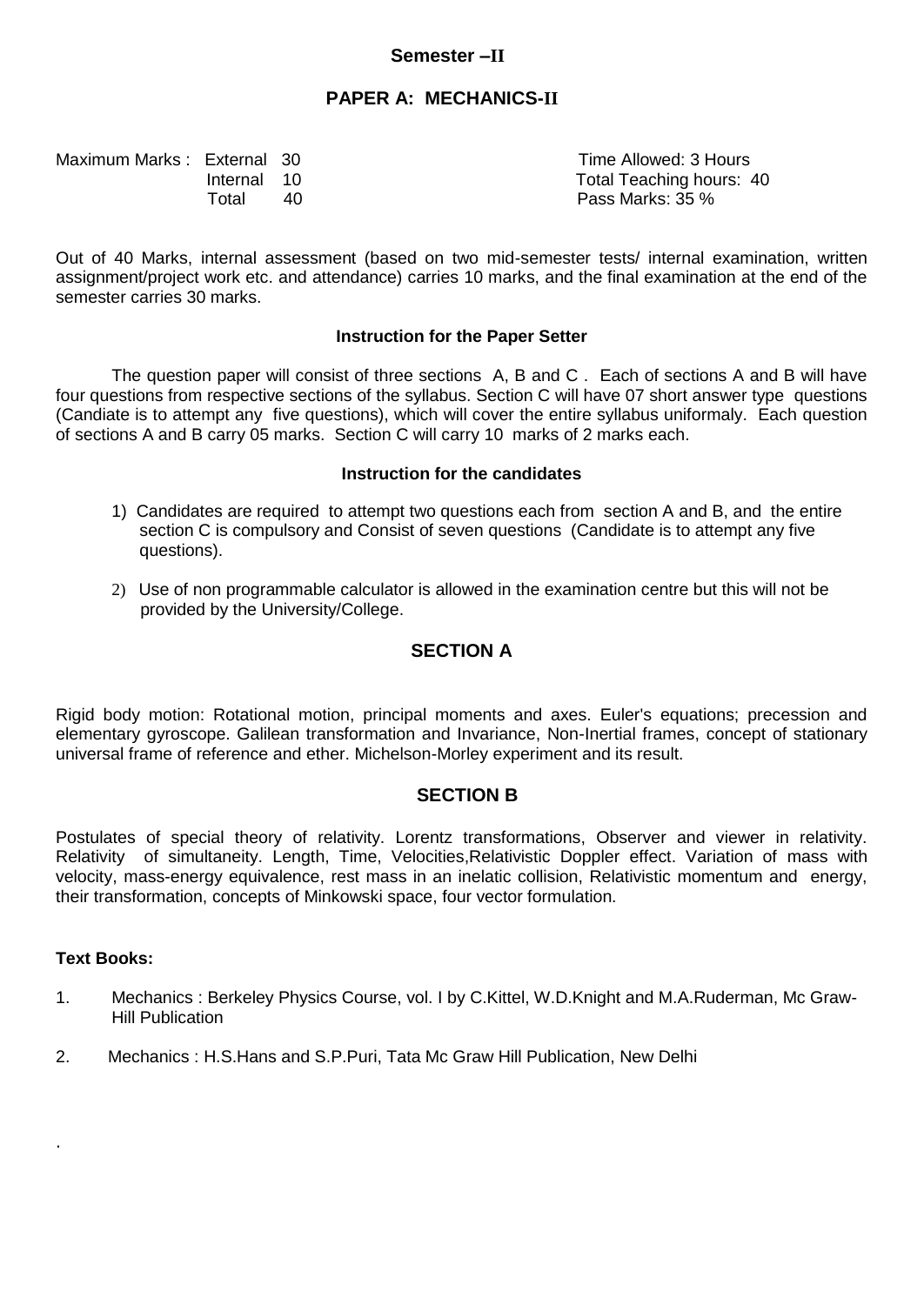## **Semester -II**

## **PAPER B: VIBRATIONS AND WAVES-II**

| Maximum Marks: External 30 |             |    | Time Allowed: 3 Hours    |
|----------------------------|-------------|----|--------------------------|
|                            | Internal 10 |    | Total Teaching hours: 40 |
|                            | Total       | 40 | Pass Marks: 35 %         |

Out of 40 Marks, internal assessment (based on two mid-semester tests/ internal examination, written assignment/project work etc. and attendance) carries 10 marks, and the final examination at the end of the semester carries 30 marks.

#### **Instruction for the Paper Setter**

The question paper will consist of three sections A, B and C . Each of sections A and B will have four questions from respective sections of the syllabus. Section C will have 07 short answer type questions (Candiate is to attempt any five questions), which will cover the entire syllabus uniformaly. Each question of sections A and B carry 05 marks. Section C will carry 10 marks of 2 marks each.

#### **Instruction for the candidates**

- 1) Candidates are required to attempt two questions each from section A and B, and the entire section C is compulsory and Consist of seven questions (Candidate is to attempt any five questions).
- 2) Use of non programmable calculator is allowed in the examination centre but this will not be provided by the University/College.

## **SECTION A**

Stiffness coupled oscillators. Normal co-ordinates and normal modes of vibration. Inductance coupling of electrical oscillators, Types of waves, Wave equation (transverse) and its solution, The string as a forced oscillator, Characteristic impedance of a string. Impedance matching. Reflection and transmission of energy, Reflection and Transmission Energy, Reflection and transmission of string, wave and group velocity. Standing waves on a string of fixed length. Energy of vibrating energy string,wave and group velocity.

## **SECTION B**

Physical interpretation of Maxwell's equations. Electromagnetic waves and wave equation in a medium having finite permeability and permittvity but with conductivity  $\int =0$ . Pointing vector. Impedance of a dielectric to EM waves, EM waves in a conducting medium and skin depth. EM waves velocity in a conductor an anomalous dispersion. Response of a conducting medium of EM waves. Reflection and transmission of EM waves at a boundary of two dielectric media for normal incidence. Reflection of EM waves from the surface of a conductor at normal incidence.

- 1. Fundamentals of Vibrations and Waves by S.P.Puri, Tata McGraw Hill, New Delhi.
- 2. Physics of Vibrations and Waves by H.J.Pain, Wiley & Sons, New Delhi
- 3. Waves and Oscillations, by E.Crawford, Berkeley Physics Course, McGraw-Hill Publications, New Delhi.
- 4. EM Waves and Radiating Systems by Edward C.Jordan and K.G.Balmain, Prentice Hall of India, New Delhi.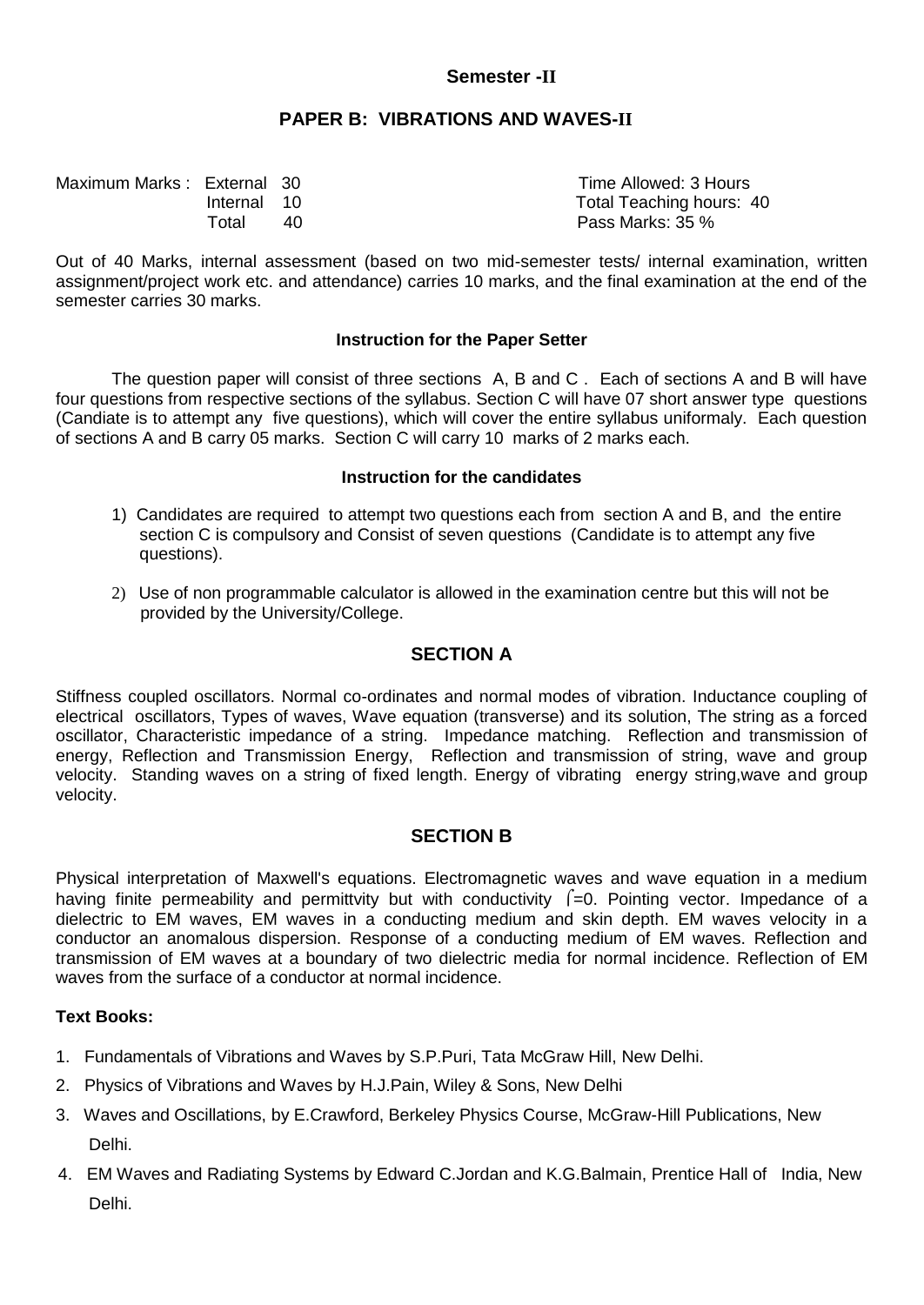## **Semester-II**

## **PAPER C: ELECTRICITY AND MAGNETISM-II**

| Maximum Marks: External 30 |             |    | Time Allowed: 3 Hours    |
|----------------------------|-------------|----|--------------------------|
|                            | Internal 10 |    | Total Teaching hours: 40 |
|                            | Total       | 40 | Pass Marks: 35 %         |

Out of 40 Marks, internal assessment (based on two mid-semester tests/ internal examination, written assignment/project work etc. and attendance) carries 10 marks, and the final examination at the end of the semester carries 30 marks.

#### **Instruction for the Paper Setter**

The question paper will consist of three sections A, B and C. Each of sections A and B will have four questions from respective sections of the syllabus. Section C will have 07 short answer type questions (Candiate is to attempt any five questions), which will cover the entire syllabus uniformaly. Each question of sections A and B carry 05 marks. Section C will carry 10 marks of 2 marks each.

#### **Instruction for the candidates**

- 1) Candidates are required to attempt two questions each from section A and B, and the entire section C is compulsory and Consist of seven questions (Candidate is to attempt any five questions).
- 2) Use of non programmable calculator is allowed in the examination centre but this will not be provided by the University/College.

## **SECTION A**

Current and current density, equation of continuity. Microscopic form of Ohm's Law.(J=oE ) and conductivity. Failure of Ohm;s Law. Invariance of charge. E in different frames of reference. Field of a point charge moving with constant velocity. Interaction between moving charges and force between parallel currents. Behaviour of various substances in magnetic field. Definition of M and H and their relation to free and boundcurrents. Permeability and susceptibilities and their inter-relationship. Orbital motion of electrons and diamagnetism. Electron spin and paramagnetism. Ferromagnetism. Domain theory of Ferromagnetism. Hysteresis Loss. Magnetisation curve. Ferrites..

## **SECTION B**

Lorentz's force. Definition of B. Biot Savart's Law and its applications to long straight wire, circular current loop and solenoid. Ampere's Circuital law and its application. Divergence and curl of B. Hall effect expression and co-efficient. Vector potential, Definition and derivation of current density-definition its use in calculation or change in magnetic field at a current sheet. Transformation equation or E and B from one frame to another. Faraday's Law of EM induction. Displacement current . Maxwell's equations. Mutual inductance and reciprocity theorem. Self inductance L for solenoid. Coupling of Electrical circuits. Analysis of LCR series and parallel resonant circuits. Q—factor. Power consumed power factor..

- 1. Fundamentals of Electricity and Magnetism by Author F.Kipp.
- 2. Electricity and Magnetism. Berkeley Physics Course. Vol. II by E.M Purcell, McGraw-Hill, 1965.
- 3. Introduction to classical Electodynamics by David Griffith.
- 4. EM waves and Radiating systems by Edward C. Jordan and K.G Balmain.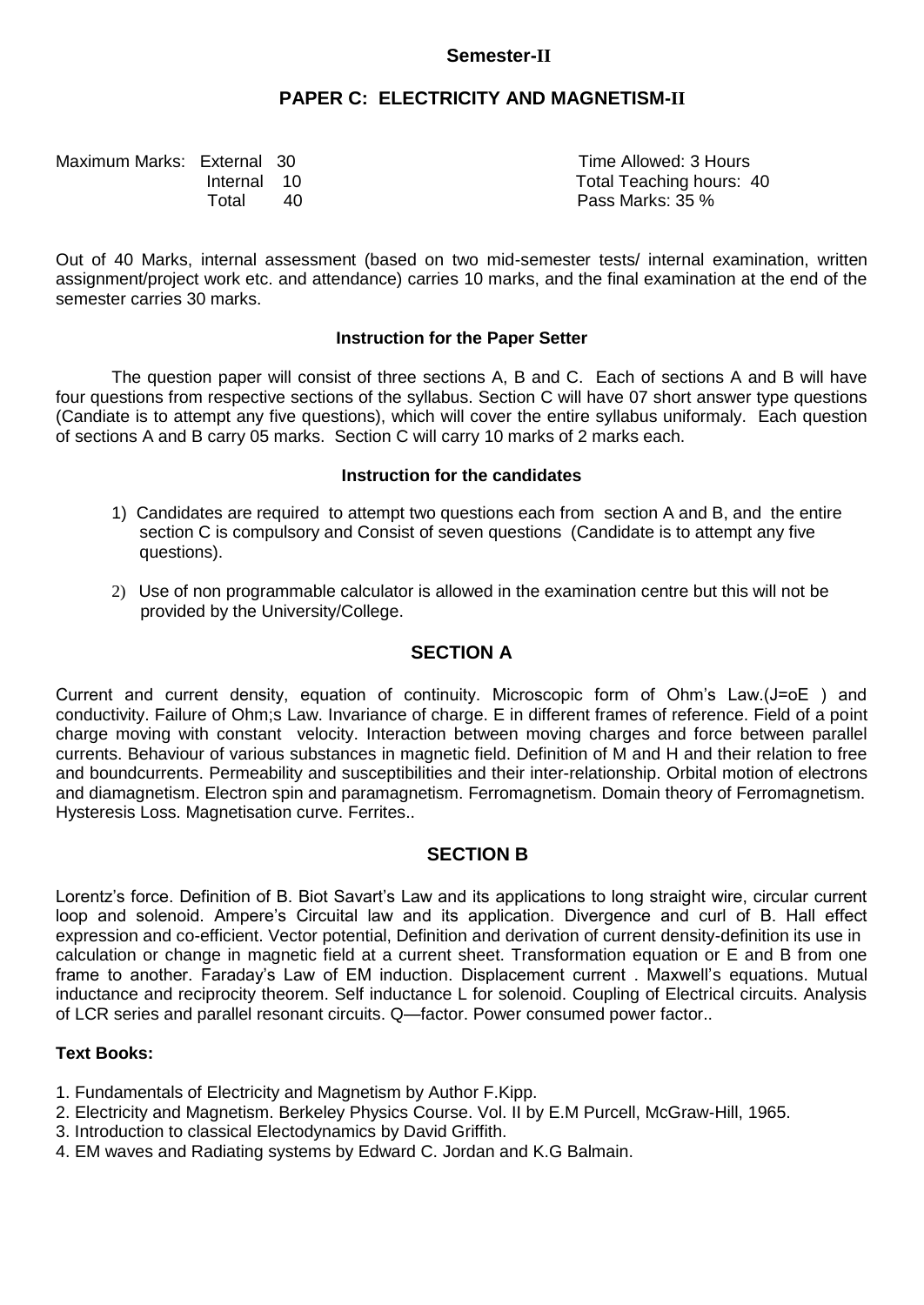## **B.Sc. (Physics) General Guidelines for Physics Practical Examinaiton**

Maximum Marks : External 22 Internal 08 Total 30

- 1. The student will be asked to perform one experiment out of the experiments mentioned in syllabus.
- 2. The distribution of marks is as follows :
	- (i) One full experiment requiring the student to take some data, analyse it and draw conclusions-(candidates are expected to state their results with limits of error. (10)
	- (ii) Brief theory (04)
- (iii) Viva-Voce (04)
	- (iv) Record(Practical File) (04)
- 3 There will be one session of 03 hours duration. The paper will consist of 08 experiments out of which an examinee will mark 06 experiments and one of these is to be alloted by the external examiner.
- 4 Number of candidates in a group for practical examination should not exceed 12.
- 5. In a single group no experiment be allotted to more than three students in any group.
- 6. The student should determined Standard Deviations and probable error in the calculations whereas needed.

# **Practical Semester II** (75 hours)

- 1. To study the variation of time period with distance between centre of suspension and centre of gravity for a bar pendulum and to determine
	- i) Radius of gyration of bar pendulum about an axis through its Centre of Gravity and perpendicular to its length.
	- ii) Value of Centre of Gravity, g.
- 2. Determination of g by Kater's pendulum.
- 3. Determination of modulus of rigidity of material of a wire using Maxwell's needle.
- 4. Measurement for logarithmic decrement, co-efficient of damping, relaxation time and quality factor of a damped simple pendulum.
- 5. To determine the frequency of AC mains using a sonometer and an electro magnet.
- 6. To determine the low resistance using Carey Foster Bridge.
- 7. Determination of unknown capacitance by flashing and quenching of neon lamp.
- 8. Study the phase relationships between voltage and current using impedence triangle.
- 9. To study the resonance in series and parallel LCR cicuits for different resistances and calculate Qvalue.
- 10. To determine the given inductance by Anderson's bridge.
- 11. Verify laws of electromagnetic induction.
- 12. To study the induced emf as function of velocity.

# **Text and Reference Books:**

- 1. B.Sc. Practical Physics, By C.L.Arora, S.Chand & Co.
- 2. A Laboratory Manual of Physics for undergraduate classes by D.P.Khandelwal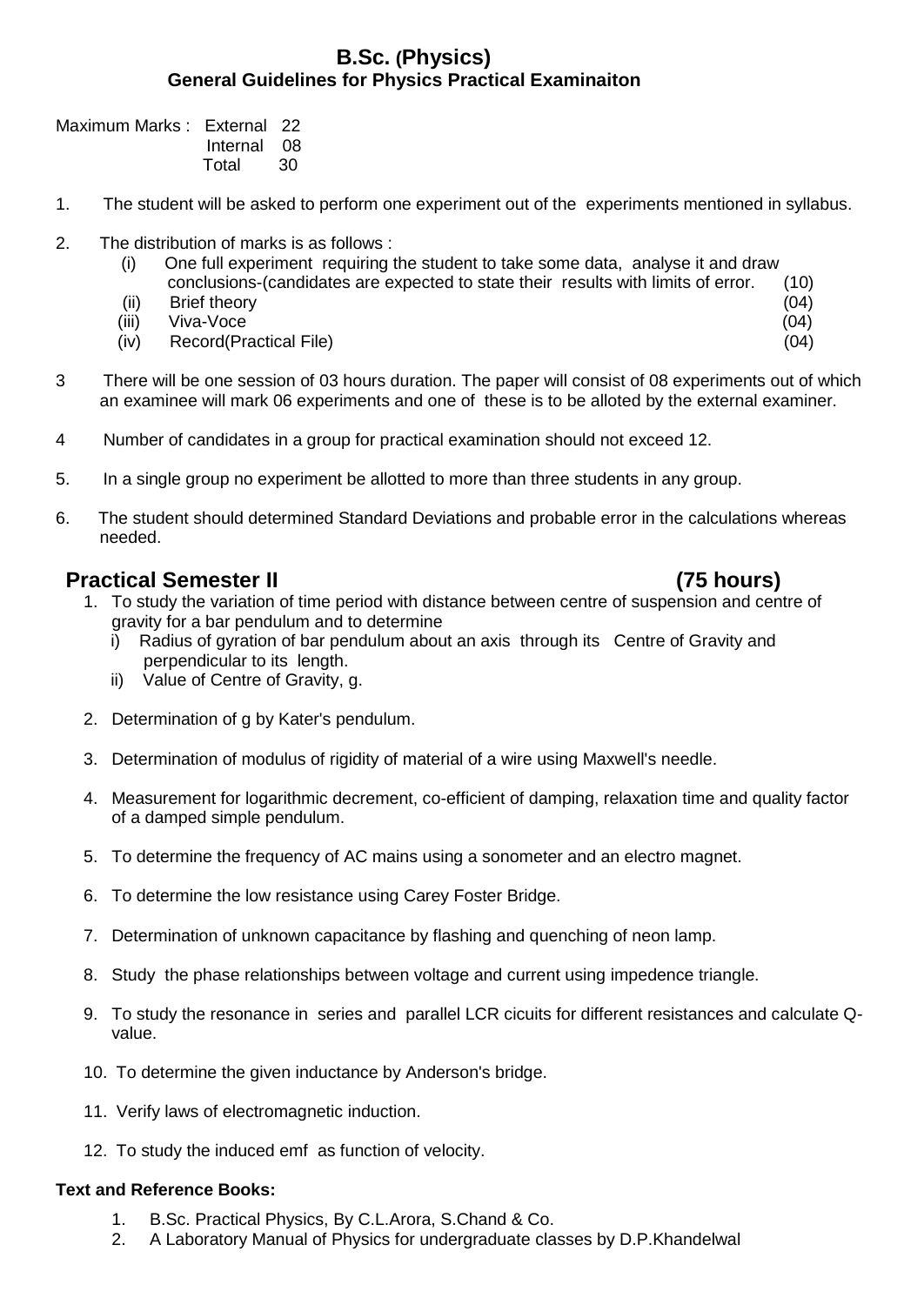## **B.SC. (PHYSICS) PART-I (Ist & IInd SEMESTER SESSION 2020-21, 2021-22, 2022-23**

## **PAPER A : Mechanics -I PAPER A : Mechanics-II**

- 1 Dr. Manjitinder Kaur, Department of Physics, Govt. Mohindra College, Patiala. Mobile No: 94179-76418
- 2 Dr. Makhan Singh, Department of Physics, Govt. Rajindra College, Bathinda. Mobile No : 98154-92001
- 3 Dr. Gurdeep Singh Sekhon Department Of Physics, Govt. College, Mohali. Mobile No : 98882-89101
- 4 Dr. Harvinder Singh , Department of Physics, Govt. Ripudman College, Nabha. Mobile No 95017-58600
- 5 Surinder Singla Department of Physics, Govt. Ranbir College, Sangrur, Cell No. 9417383906
- 6 Dr. Baliit Singh. Department of Physics, Khalsa College, Bela. Mobile No 98149-26827

## **PAPER B : VIBRATIONS AND WAVES-I PAPER B : VIBRATIONS AND WAVES-II**

- 1 Dr. Manju Midha, Department of Physics, Govt. Mahindra College, Patiala. Mobile No 98723-75737
- 2 Dr.Harvinder Singh, Department of Physics, Govt. Ripudaman College, Nabha. Mobile No 950175-8600
- 3 Professor Harjinder Singh Mann, Department of Physics, Govt. Rajindra College, Bathinda. Mobile No : 98157-29166
- 4 Dr.Meera Rani, Department of Physics, Govt. College, Ropar. Mobile No : 94175-90982
- 5 Dr. Gurdeep Singh Sekhon Department of Physics, Govt. College Mohali. Mobile No: 98882-89101
- 6 Professor Jatinder Singh Gill, Department of Physics, Govt.College, Ropar Mobile No 81460-22995.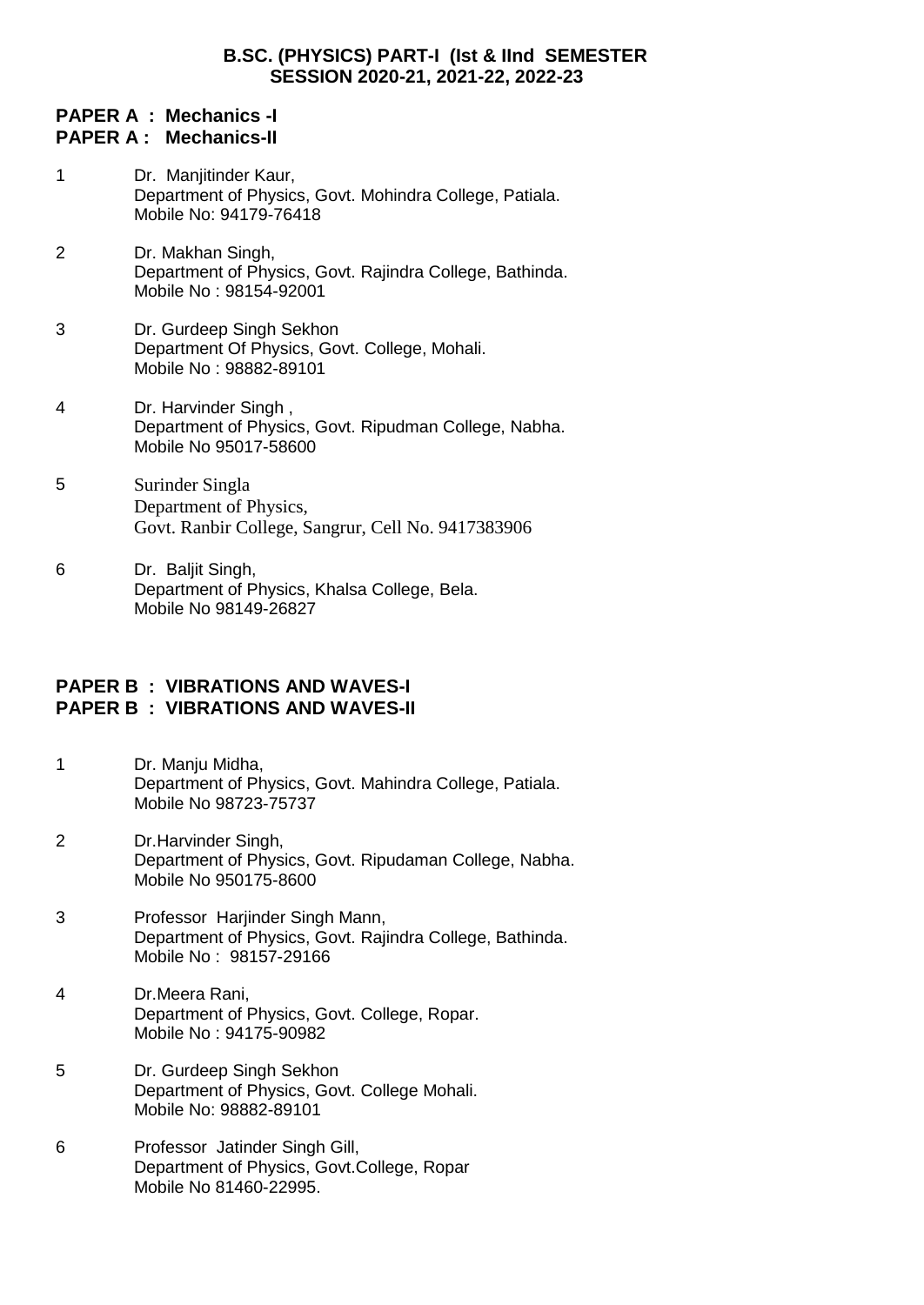- 7 Professor Harpal Kaur, Department of Physics, Govt. Mohindra College, Patiala Mobile No : 977791-73989
- 8 Dr. Makhan Singh Department of Physics, Govt. Rajindera College, Bathinda Mobile No. 98154-92001
- 9 Dr. Manjitinder Kaur, Department of Physics, Govt. Mohindra College, Patiala Mobile No 94179-76418

## **Paper C Electricity and Magnetism-I Paper C Electricity and Magnetism-II**

- 1 Dr. Makhan Singh Department of Physics, Govt. Rajindera College, Bathinda Mobile No. 98154-92001
- 2 Professor Ravinder Singh, Department of Physics, Govt. Mohindra College, Patiala. Mobile No : 94170-96353
- 3 Surinder Singla Department of Physics, Govt. Ranbir College, Sangrur, Cell No. 9417383906
- 4 Professor Jatinder Singh Gill, Department of Physics, Govt. College,Ropar. Mobile No : 8146022995
- 5 Dr.Meera Rani, Department of Physics, Govt. College, Ropar Mobile No : 9417590982
- 6. Dr. Lovleen Department of Physics, Govt. College for Women, Patiala. Mobile No : 98147- 15350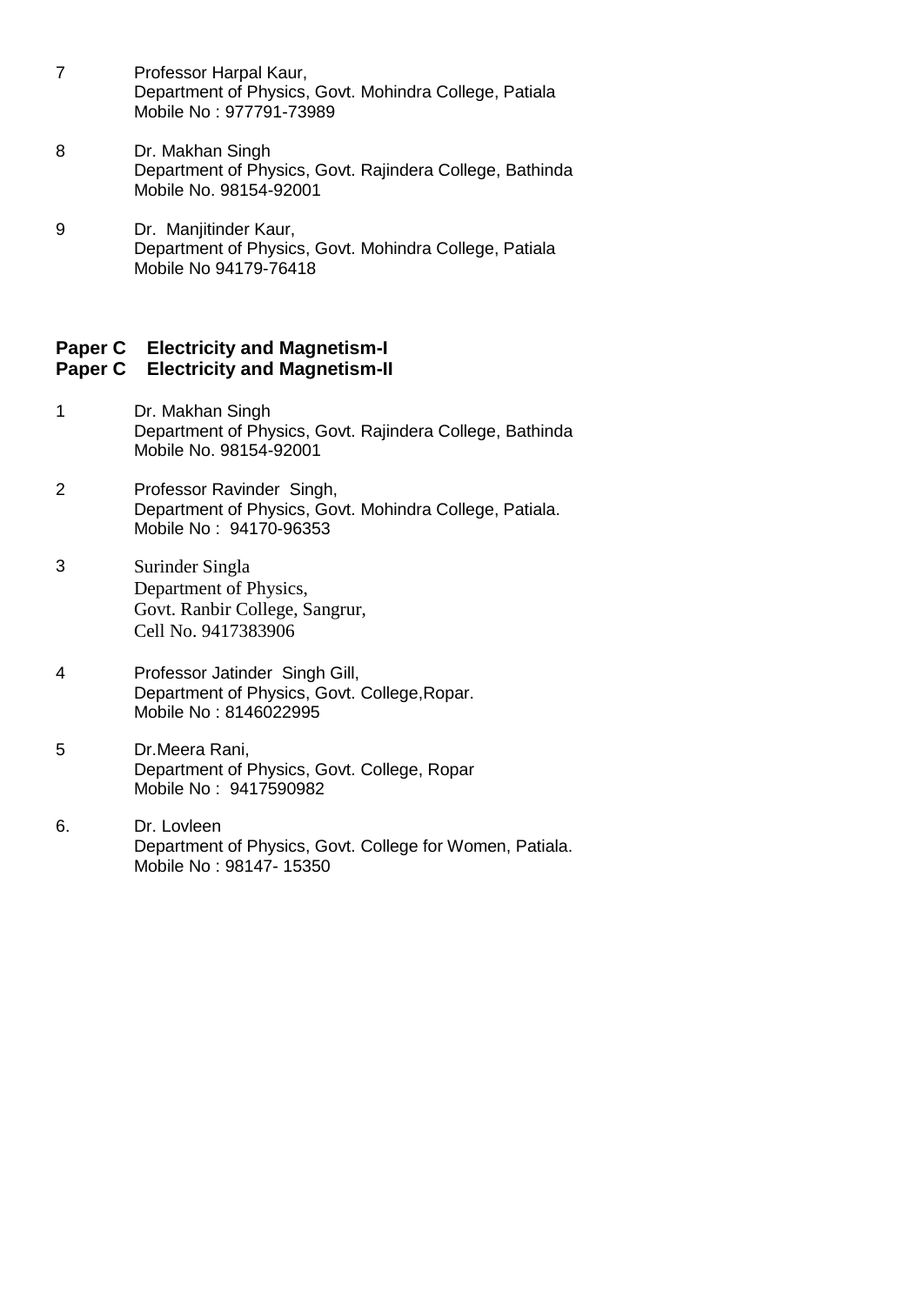#### **PRACTICALS**

- 1. Mrs. Manjitinder Kaur, Department of Physics, Govt. Mahindra College, Patiala. Mobile: 98153 16929
- 2. Dr.Makhan Singh, Department of Physics, Govt. Rajindra College, Bathinda. Mobile: 98154 92001
- 3. Dr. Gurdeep Singh Sekhon Department of Physics, Govt. College, Mohali. Mobile: 988828 89101
- 4. Dr. Harvinder Singh , Department of Physics, Govt. Ripudman College, Nabha. Mobile: 950175-8600
- 5. Mr. B.S. Stayal, Department of Physics, Govt.College Ropar. Mobile: 94170 22131
- 6. Dr. Gurpreet Singh Department of Physics, DAV College Bathinda.
- 7. Dr. Baljit Singh Department of Physics, Khalsa College Bela. Mobile No: 98149-26827
- 8 Mrs. Harpal Kaur, Department of Physics, Govt. Mohindra College, Patiala Mobile: 977791-73989
- 9 Mr. Inderjit Singh Department of Physics, Govt. College, Ropar Mobile: 98767-85054
- 10 Mr. Harjinder Singh Mann, Department of Physics, Govt. Rajindra College, Bathinda. Mobile: 98157-29166
- 11 Mr. Ravinder Singh, Department of Physics, Govt. Mohindra College, Patiala. Mobile: 94170-96353
- 12 Dr. Loveleen, Department of Physics, Govt. College for Women, Patiala. Mobile: 98147 15350
- 13 Dr.Jagdish Singh, Department of Physics, Guru Teg Bahadur College, Anandpur Sahib
- 14 Mrs. Anoop Kaur Department of Physics, Govt. College, Faridkot.
- 15 Mr. Jatinder Singh Gill, Department of Physics, Govt. College, Ropar. Mobile No: 81460 22995
- 16 Dr. Manjit Singh Saini, Department of Physics, Govt. Mohindra College, Patiala. Mobile No: 94179 76418
- 17 Dr.Meera Rani, Department of Physics, Govt. College, Ropar Mobile No: 94175 90982
- 18 Mr. Joginder Singh Batra, Department of Physics, Govt. College, Mohali. Mobile No: 98158-46609
- 19 Dr. M.P.Singh, Guru Kashi College, Talwandi Sabo, Mobile No : 94170-67792
- 20 Dr. Jaspal Singh, Department of Physics, Punjabi University Girls College, Mansa Mobile No: 94780 11059